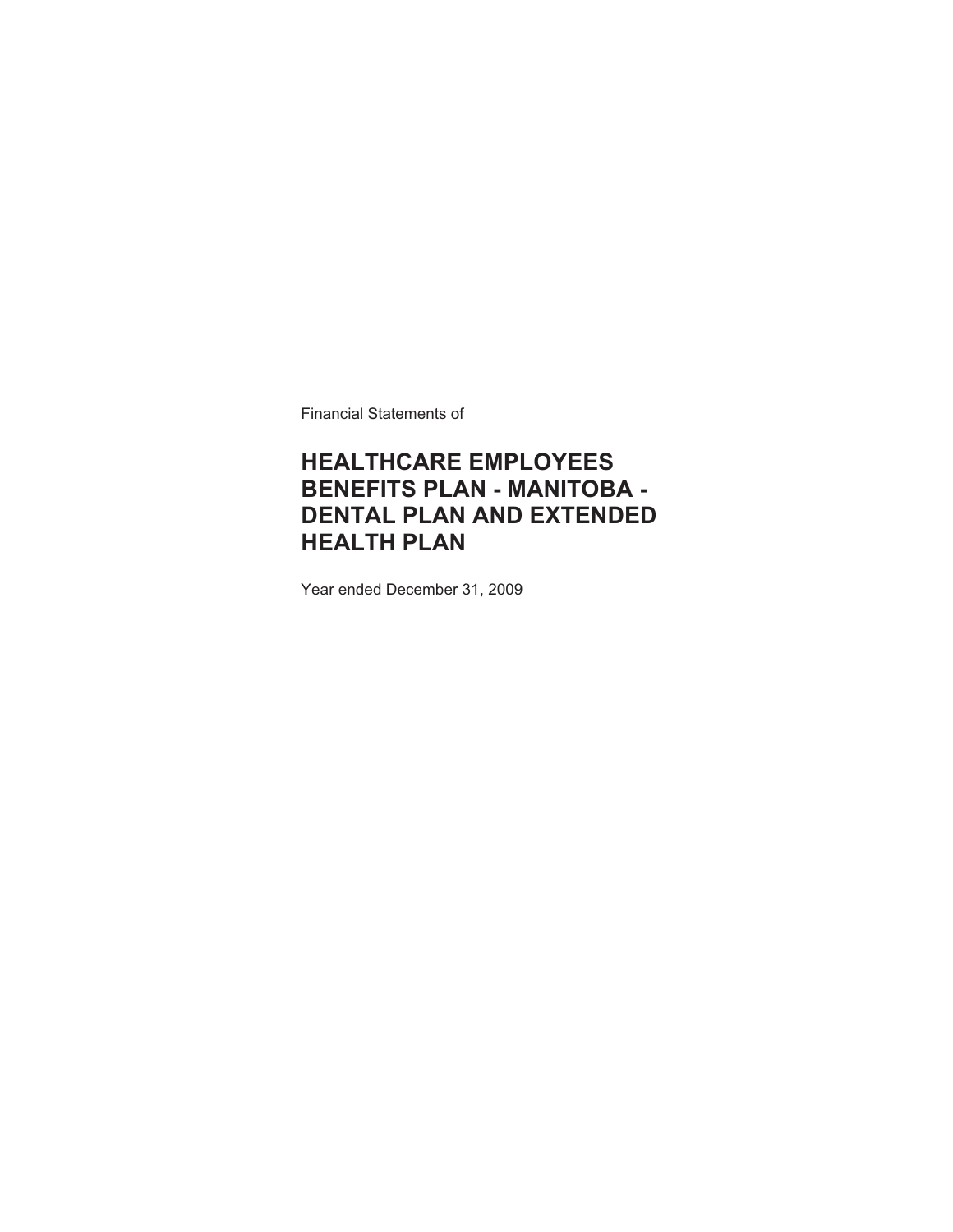

KPMG LLP<br>
Chartered Accountants<br>
Chartered Accountants<br>
Tax (204) 957-0808 **Chartered Accountants** Suite 2000 – One Lombard Place **Internet www.kpmg.ca** Winnipeg MB R3B 0X3 Canada

### **AUDITORS' REPORT**

To the Board of Trustees of Healthcare Employees Benefits Plan - Manitoba - Dental Plan and Extended Health Plan

We have audited the statement of net assets of Healthcare Employees Benefits Plan - Manitoba - Dental Plan and Extended Health Plan as at December 31, 2009 and the statement of changes in net assets for the year then ended. These financial statements are the responsibility of the Plans' management. Our responsibility is to express an opinion on these financial statements based on our audit.

We conducted our audit in accordance with Canadian generally accepted auditing standards. Those standards require that we plan and perform an audit to obtain reasonable assurance whether the financial statements are free of material misstatement. An audit includes examining, on a test basis, evidence supporting the amounts and disclosures in the financial statements. An audit also includes assessing the accounting principles used and significant estimates made by management, as well as evaluating the overall financial statement presentation.

In our opinion, these financial statements present fairly, in all material respects, the net assets of the Plans as at December 31, 2009 and the changes in their net assets for the year then ended in accordance with Canadian generally accepted accounting principles.

 $KPMS$   $\mu P$ 

Chartered Accountants

Winnipeg, Canada May 28, 2010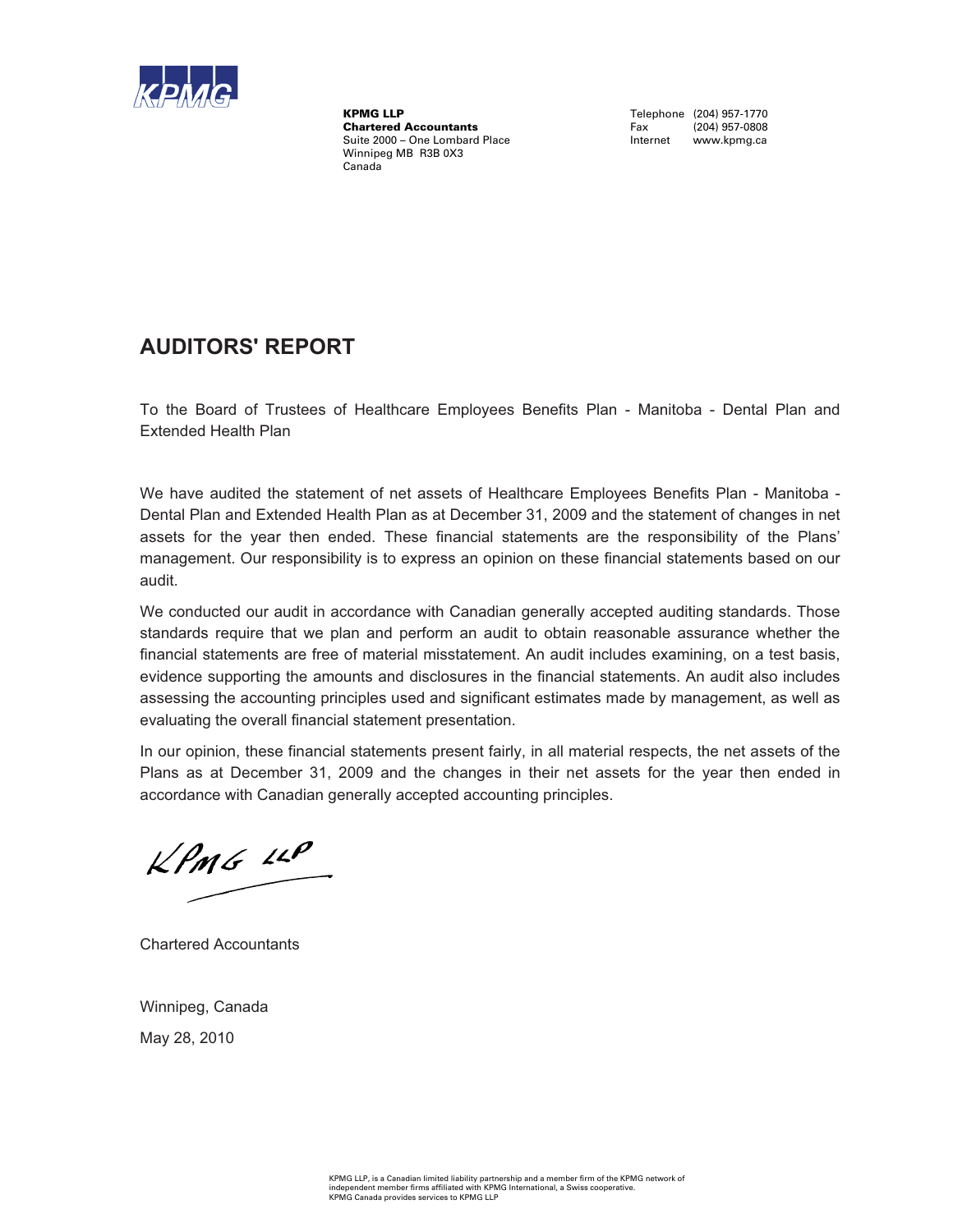**Statement of Net Assets** 

December 31, 2009, with comparative figures for 2008

|                                                              | 2009           | 2008            |
|--------------------------------------------------------------|----------------|-----------------|
| Assets                                                       |                |                 |
| Cash                                                         | S<br>409,509   | s<br>379,958    |
| Premiums and other receivables                               | 3,179,495      | 2,276,347       |
| Prepaid expenses                                             | 321,180        | 307,786         |
| Due from Manitoba Blue Cross - Dental Plan (note 4)          | 2,698,592      | 3,507,923       |
| Due from Manitoba Blue Cross - Extended Health Plan (note 4) | 6,608,260      | 2,612,777       |
| Capital assets (note 5)                                      |                | 325             |
|                                                              | \$13,217,036   | \$9,085,116     |
| Liabilities and Net Assets                                   |                |                 |
| Premiums payable and accrued liabilities                     | 3,633,401<br>s | 2,700,713<br>s  |
| Due to Healthcare Employees Pension Plan - Manitoba (note 9) | 13,052         | 6,339           |
| Obligations for IBNR (note 6):                               |                |                 |
| Dental Plan                                                  | 555,795        | 496,009         |
| <b>Extended Health Plan</b>                                  | 2,041,872      | 1,039,099       |
|                                                              | 2,597,667      | 1,535,108       |
|                                                              | 6,244,120      | 4,242,160       |
| Net assets represented by:                                   |                |                 |
| Capital fund                                                 |                | 325             |
| Internally restricted fund (note 7)                          | 4,947,186      | 2,804,582       |
| Unrestricted fund                                            | 2,025,730      | 2,038,049       |
|                                                              | 6,972,916      | 4,842,956       |
|                                                              | \$13,217,036   | 9,085,116<br>\$ |

See accompanying notes to financial statements.

Approved by the Trustees: Chair Vice-Chair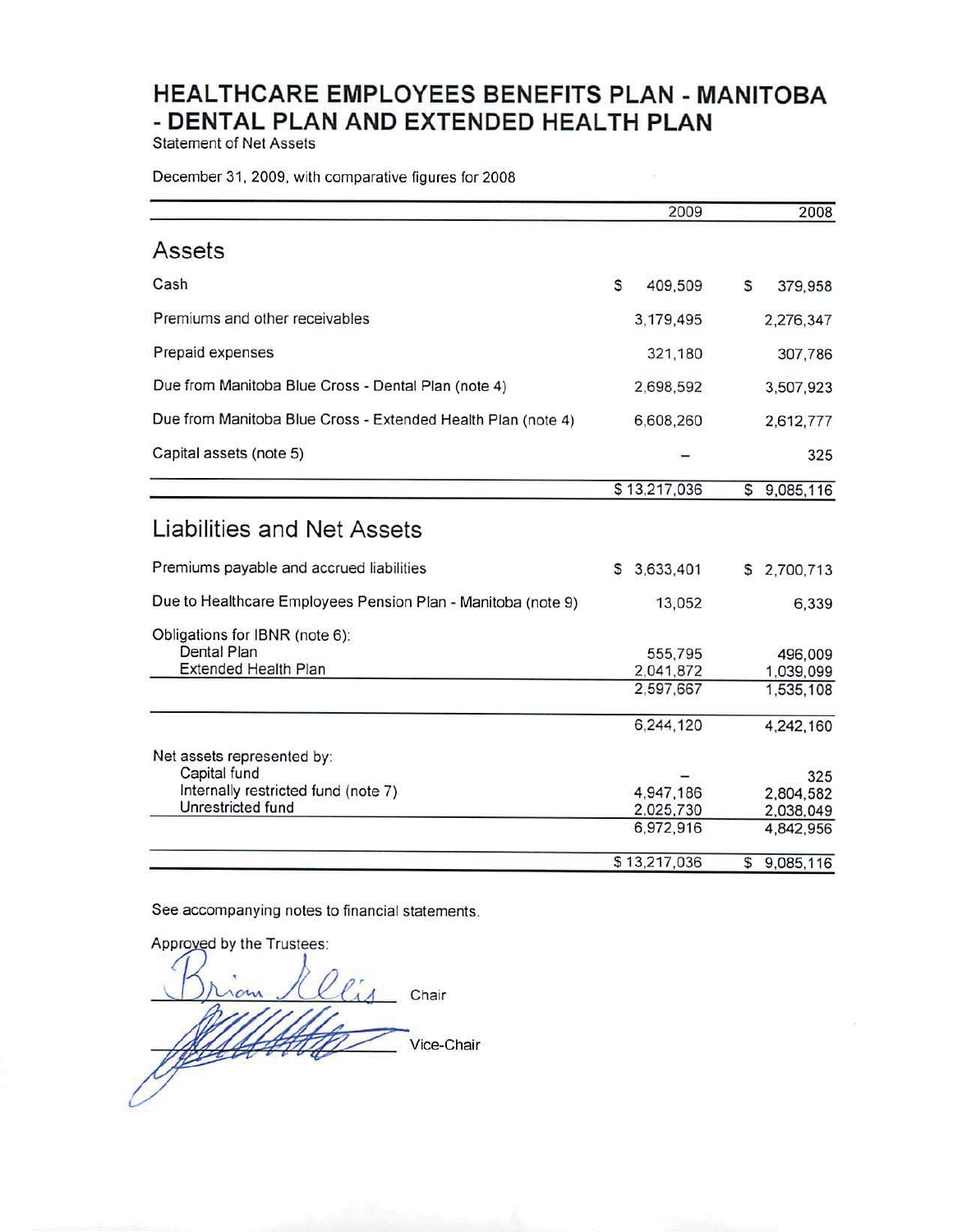Statement of Changes in Net Assets

Year ended December 31, 2009, with comparative figures for 2008

|                                    |                  |    | Extended    |                |    |            |
|------------------------------------|------------------|----|-------------|----------------|----|------------|
|                                    |                  |    | Health      | 2009           |    | 2008       |
|                                    | Dental Plan      |    | Plan        | Total          |    | Total      |
|                                    |                  |    |             |                |    |            |
| Increases:                         |                  |    |             |                |    |            |
| Premiums                           | \$17,078,435     | S. | 23,853,021  | \$40,931,456   | S. | 31,317,907 |
| Investment income                  | 43,651           |    | 60,613      | 104,264        |    | 241,628    |
|                                    | 17,122,086       |    | 23,913,634  | 41,035,720     |    | 31,559,535 |
| Decreases:                         |                  |    |             |                |    |            |
| Claims incurred                    | 16,673,868       |    | 17,501,704  | 34, 175, 572   |    | 28,343,797 |
| Interest - Blue Cross              | 5,074            |    | 2,628       | 7,702          |    | 10,846     |
| Amortization of capital assets     | 133              |    | 192         | 325            |    | 10,372     |
| Administrative - HEBP (note 9)     | 359,636          |    | 521,468     | 881,104        |    | 160,823    |
| <b>Administrative - Blue Cross</b> | 833,699          |    | 1,050,463   | 1,884,162      |    | 1,551,831  |
| Travel health insurance            |                  |    |             |                |    |            |
| premiums                           |                  |    | 894,336     | 894,336        |    | 672,026    |
|                                    | 17,872,410       |    | 19,970,791  | 37,843,201     |    | 30,749,695 |
|                                    |                  |    |             |                |    |            |
| Net increase (decrease) prior to   |                  |    |             |                |    |            |
| change in obligations              | (750, 324)       |    | 3,942,843   | 3,192,519      |    | 809,840    |
| Change in obligations for IBNR     | (59, 786)        |    | (1,002,773) | (1,062,559)    |    | 6,115      |
|                                    |                  |    |             |                |    |            |
| Increase (decrease) in net assets  | \$<br>(810, 110) | \$ | 2,940,070   | 2,129,960<br>S | \$ | 815,955    |

|                                                |              | Unrestricted Fund<br>Extended | Internally         |      |                 |    |               |                 |
|------------------------------------------------|--------------|-------------------------------|--------------------|------|-----------------|----|---------------|-----------------|
|                                                | Dental Plan  | Health<br>Plan                | Restricted<br>Fund |      | Capital<br>fund |    | 2009<br>Total | 2008<br>Total   |
| Net assets,<br>beginning of year               | \$1,552,810  | \$<br>485.239                 | \$2,804,582        | - \$ | 325             | S  | 4.842.956     | \$4,027,001     |
| Increase (decrease) in<br>net assets           | (809, 977)   | 2.940.262                     |                    |      | (325)           |    | 2,129,960     | 815.955         |
| Transfer for internally<br>restricted (note 7) | (173, 117)   | (1,969,487)                   | 2,142,604          |      |                 |    |               |                 |
| Net assets, end of year                        | 569.716<br>S | \$1.456.014                   | \$4,947,186        | \$   |                 | \$ | 6.972.916     | \$<br>4,842,956 |

See accompanying notes to financial statements.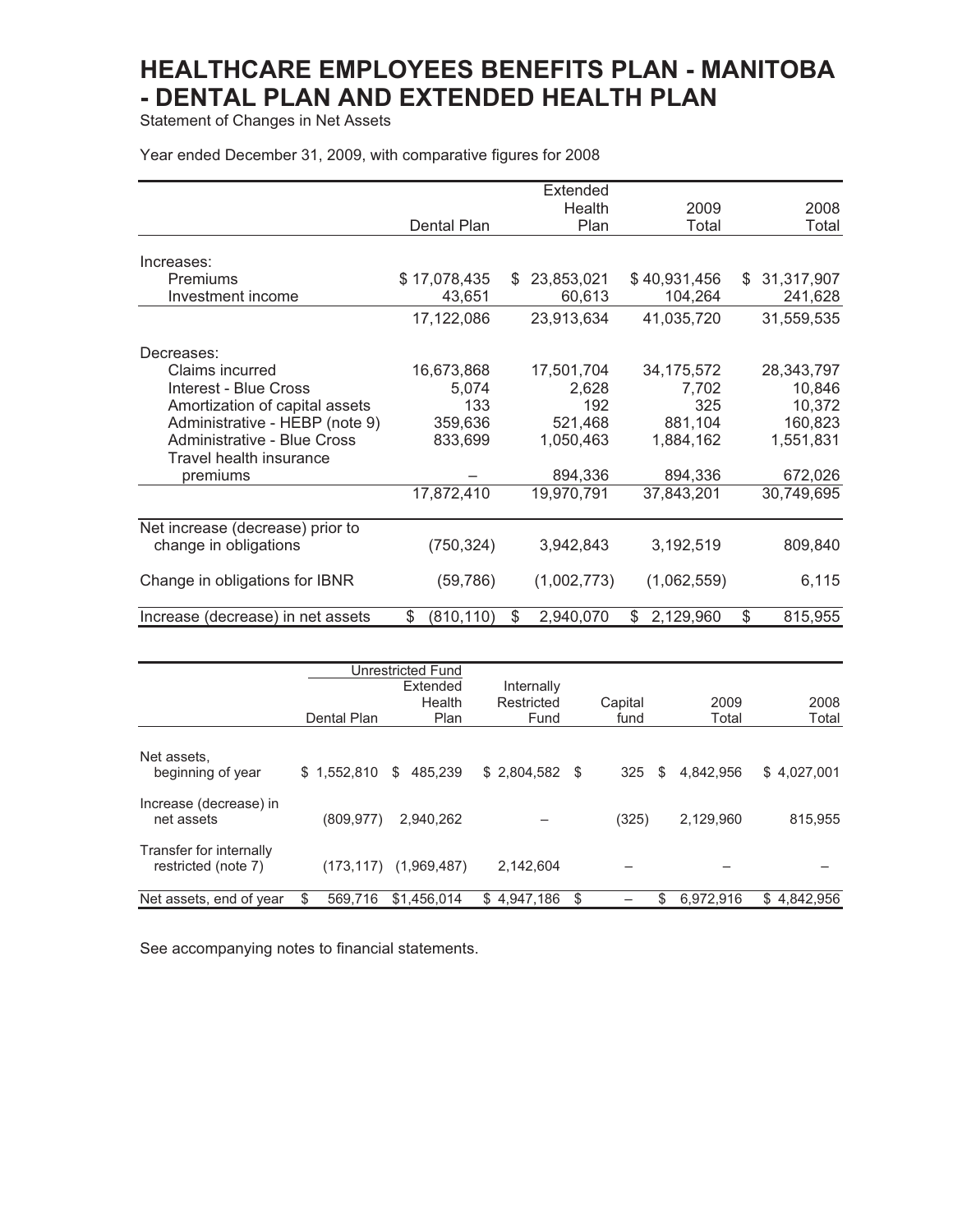Notes to Financial Statements

Year ended December 31, 2009

#### **1. General:**

The Healthcare Employees Benefits Plan - Manitoba (HEBP) is a jointly trusteed, not-for-profit organization which includes the dental plan and extended health plan (the Plans) for healthcare employees in Manitoba.

The Plans are registered as health and welfare trusts under the *Income Tax Act* and are not subject to income taxes*.*

The dental plan and extended health plan are not-for-profit plans. They provide dental coverage and basic and enhanced health benefits to participating active employees. They also include a retiree plan with basic - ambulance/semi-private plan and an enhanced health plan. Claims administration and adjudication for these plans is provided by Manitoba Blue Cross. The Plans are on a self-insured budgeted administrative services only basis (BASO).

#### **2. Significant accounting policies:**

(a) Basis of presentation:

These financial statements are prepared on a going concern basis and present the aggregate financial position of the Plans as separate financial reporting entities, independent of the participating employers and members. Only the assets and obligations to members eligible to participate in the Plans have been included in these financial statements. These financial statements do not portray the funding requirements of the Plans or the benefit security of the individual plan members.

(b) Fund accounting:

Assets, liabilities, revenues and expenses related to the Plans' capital assets are recorded in the Capital Fund. The Internally Restricted Fund represents amounts restricted by the Board of Trustees for claims fluctuation reserves (note 7). All other assets, liabilities, revenues and expenses are reported in the Unrestricted Fund.

(c) Capital assets:

Capital assets are recorded at cost less accumulated amortization. Repairs and maintenance costs are charged to expense. Betterments which extend the estimated useful life of an asset are capitalized. When a capital asset no longer contributes to the Plans' ability to provide services, its carrying amount is written-down to its residual value. Capital assets, which include computer projects, will be amortized on a straight-line basis over three years as the projects are completed. Amortization expense is reported in the Capital Fund.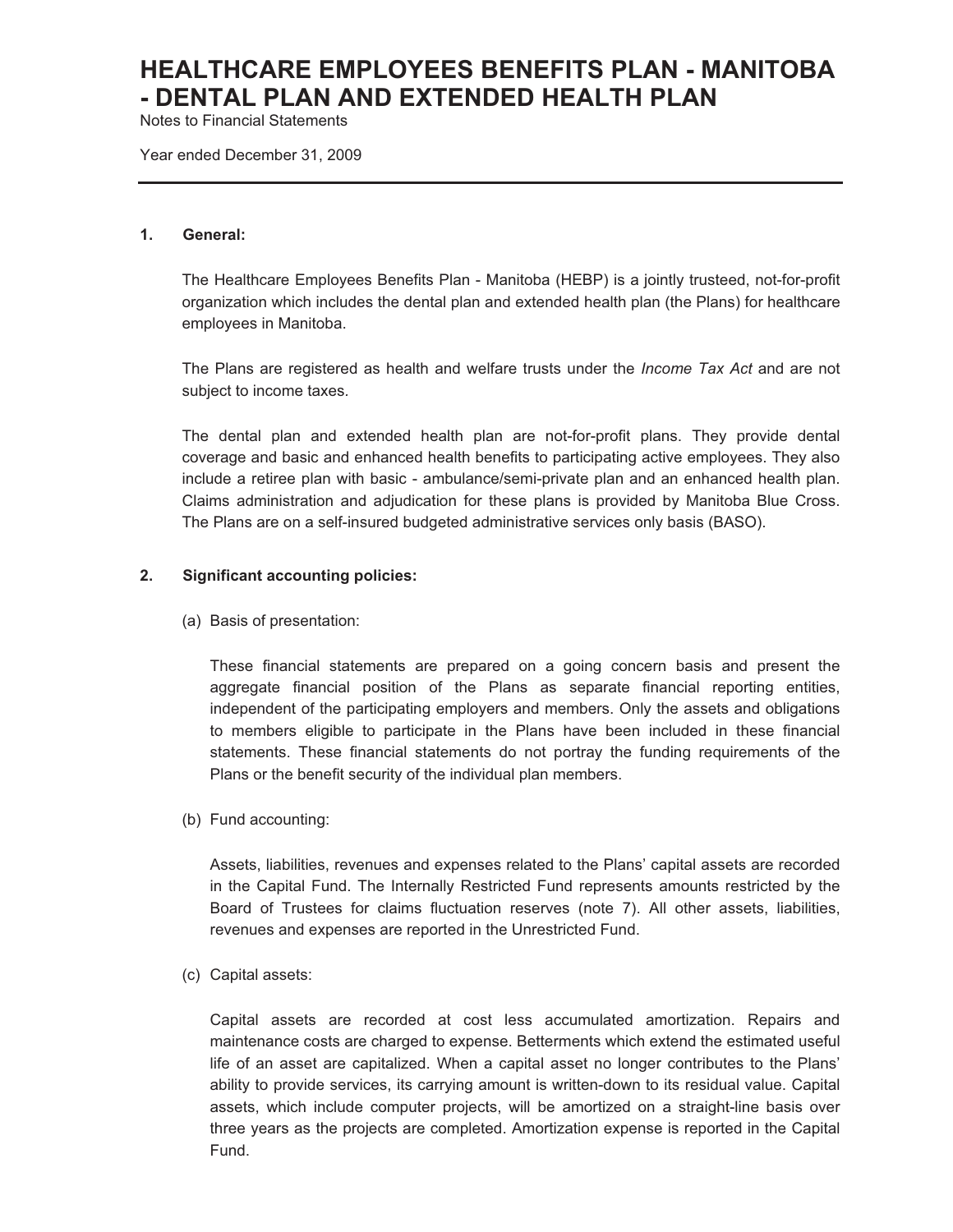Notes to Financial Statements (continued)

Year ended December 31, 2009

### **2. Significant accounting policies (continued):**

(d) Premiums:

Premiums recorded in the statement of changes in net assets include the employees' and employers' share of the premiums required for dental and extended health coverage. Premiums are recorded on an accrual basis.

(e) Use of estimates:

The preparation of financial statements requires management to make estimates and assumptions that affect the reported amounts of assets and liabilities, the disclosure of contingent assets and liabilities at the date of the financial statements and the reported amounts of increases and decreases in net assets during the year. Actual results could differ from those estimates.

### **3. Change in accounting policy:**

#### *Financial Instruments - Disclosures:*

Effective January 1, 2009, the Plans adopted the amendments to Canadian Institute of Chartered Accountants (CICA) Section 3862, *Financial Instruments - Disclosures* which provides for the comprehensive disclosure of financial instruments. Amendments to this standard require all financial instruments measured at fair value to be classified into one of three levels, depending on the inputs used for valuation. The hierarchy of inputs is summarized below:

- quoted prices (unadjusted) in active markets for identical assets or liabilities (Level 1);
- inputs other than quoted prices included in Level 1 that are observable for the asset or liability, either directly (i.e. as prices) or indirectly (i.e. derived from prices) (Level 2); and
- inputs for the asset or liability that are not based on observable market data (unobservable inputs) (Level 3).

Changes in valuation methods may result in transfers into or out of an investment's assigned level.

The enhanced disclosures with respect to these amendments had no significant effect on the financial statements.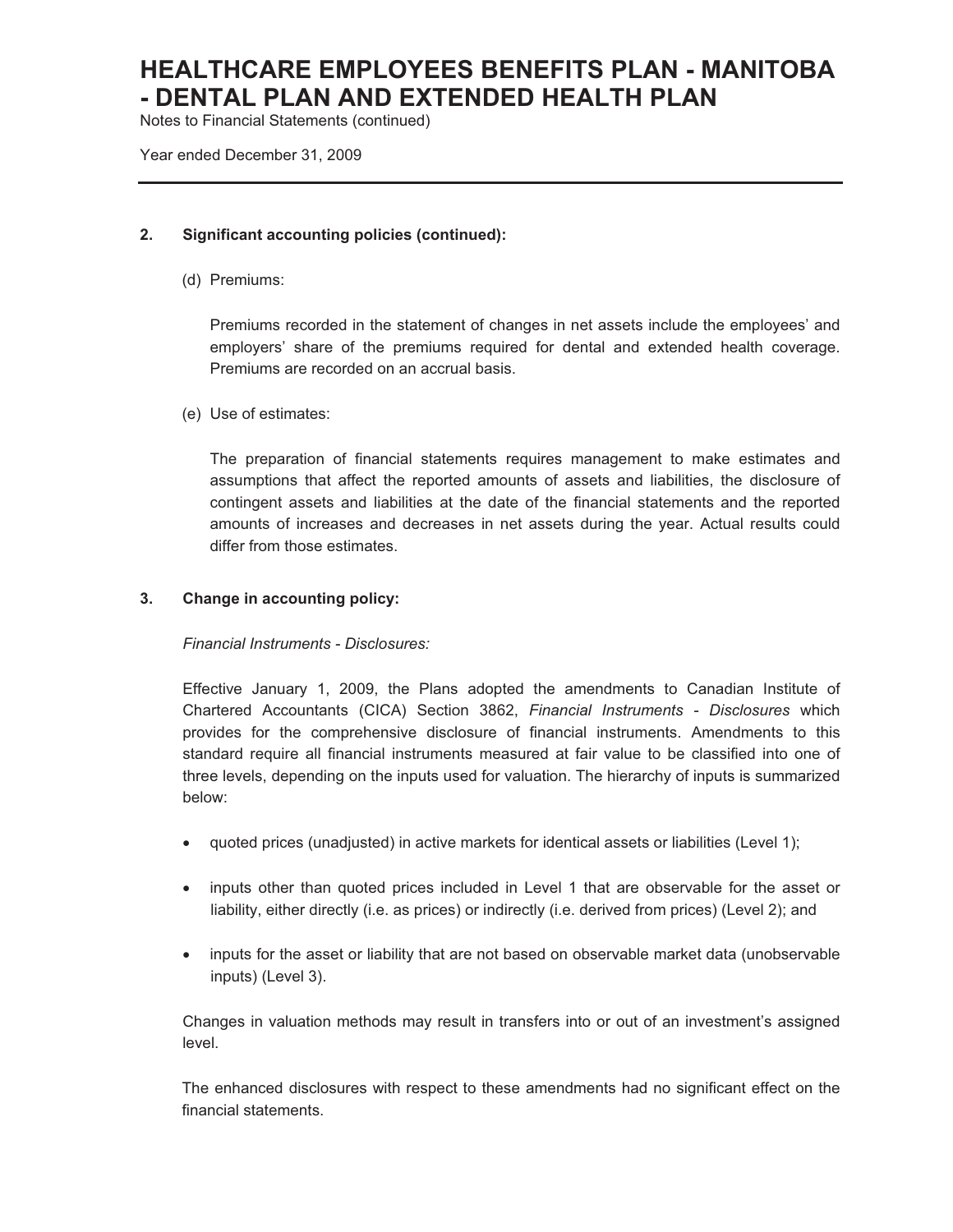Notes to Financial Statements (continued)

Year ended December 31, 2009

### **3. Change in accounting policy (continued):**

*Credit Risk and the Fair Value of Financial Assets and Liabilities:* 

In January 2009, the Emerging Issue Committee (EIC) of the CICA issued EIC-173, *Credit Risk and the Fair Value of Financial Assets and Liabilities*, which clarifies that an entity's own credit risk and the credit risk of the counterparty should be taken into account in determining the fair value of financial assets and liabilities, including derivative instruments. EIC-173 is applied retrospectively without adjustment of prior periods in annual financial statements for periods ending on or after January 20, 2009. The Plans adopted this recommendation in its fair value determination effective January 1, 2009. The adoption of this guideline did not impact the Plans' changes in net assets or net assets.

### **4. Due from Manitoba Blue Cross:**

|                                                                                                   | 2009                      | 2008                      |
|---------------------------------------------------------------------------------------------------|---------------------------|---------------------------|
| Due from Manitoba Blue Cross - Dental Plan<br>Due from Manitoba Blue Cross - Extended Health Plan | \$ 2.698.592<br>6.608.260 | \$ 3.507.923<br>2.612.777 |
|                                                                                                   | \$ 9.306.852              | \$6,120,700               |

The amounts due from Manitoba Blue Cross are funds held by Manitoba Blue Cross to fund the Plans' obligations for IBNR, which are fully funded, and the claims fluctuation reserves, which are partially funded as disclosed in note 7. In addition, the amounts due from Manitoba Blue Cross include accumulated annual experience gains (losses) in the Dental Plan and Extended Health Plan.

Interest was earned on the amounts due from Manitoba Blue Cross ranging from 1.17 percent to 1.20 percent (2008 - 3.00 percent to 3.65 percent).

#### **5. Capital assets:**

|                   |        |   |              |   | 2009     | 2008     |
|-------------------|--------|---|--------------|---|----------|----------|
|                   |        |   | Accumulated  |   | Net book | Net book |
|                   | Cost   |   | amortization |   | value    | value    |
| Computer projects | 31.115 | S | 31,115       | S |          | 325      |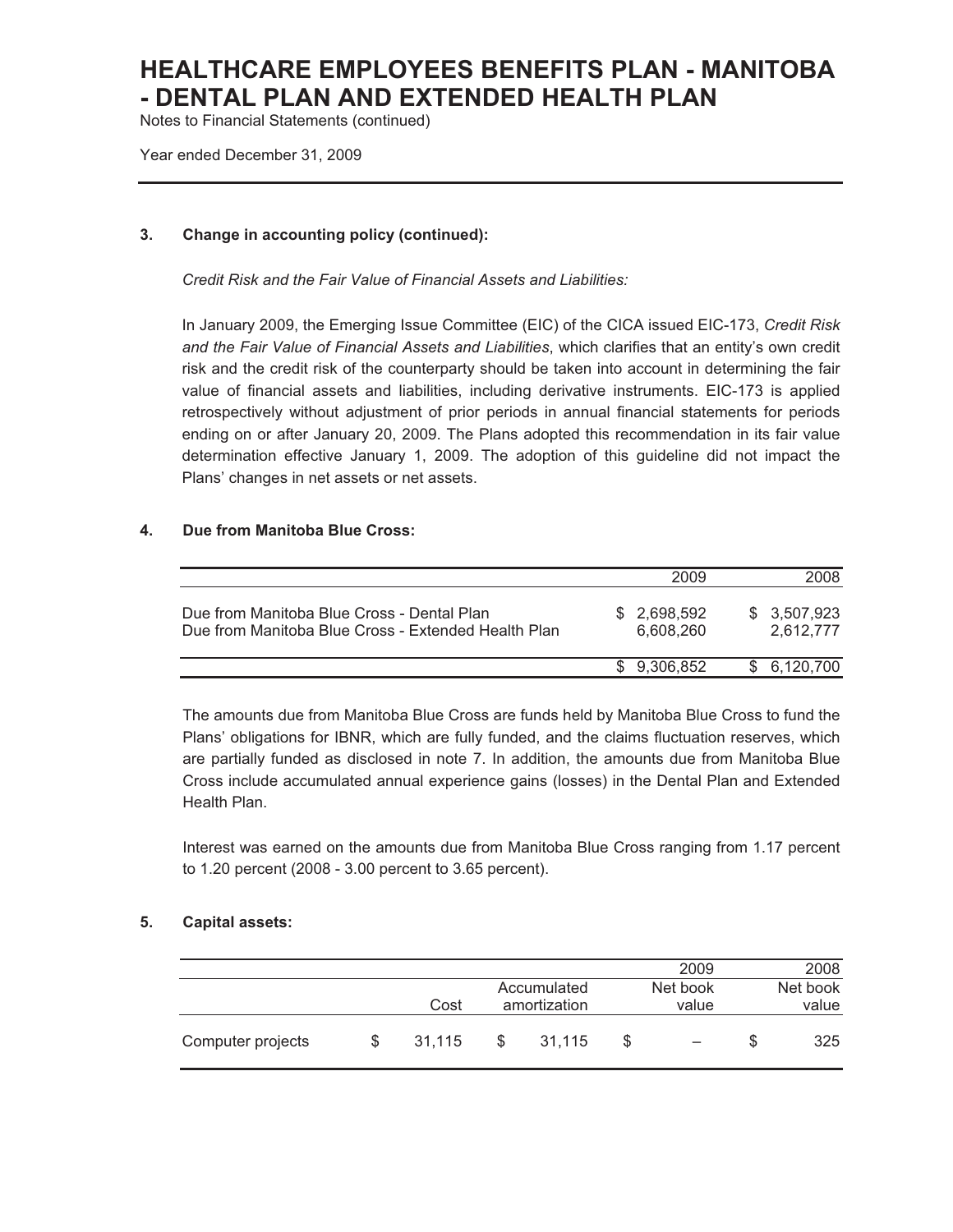Notes to Financial Statements (continued)

Year ended December 31, 2009

#### **6. Obligations for incurred but not reported (IBNR):**

The obligations for IBNR are estimates of claims which have been incurred but not reported at the date of the financial statements. The obligations are based on a study of claims during the fiscal year and are specific to the type of benefits provided.

#### **7. Internally restricted for claims fluctuation reserves (CFR):**

The Board of Trustees has approved the establishment of claims fluctuation reserves. The reserve for the Dental Plan has been established at an amount equal to 10 percent of the current year's premiums for the Dental Plan and is fully funded.

The Extended Health Plan consists of the Basic plan, the Retired plan and the Enhanced plan. The reserve for each of these plans has been established at an amount equal to 15 percent of the current year's premiums. The Basic plan has fully funded reserves while the Retired and Enhanced plans are not fully funded. The Board of Trustees has established a funding plan that will fully fund the reserve for the Retired and Enhanced plans within 3 years.

Internally restricted for CFR is allocated as follows:

|                                     | 2009                      | 2008                        |
|-------------------------------------|---------------------------|-----------------------------|
| Dental Plan<br>Extended Health Plan | \$ 1,707,847<br>3,239,339 | 1,534,730<br>S<br>1,269,852 |
|                                     | 4.947.186                 | 2,804,582                   |

#### **8. Risk management and fair value:**

#### (a) Market risk:

Management of the Plans believe they are not exposed to any market risks including interest rate, currency and other price risk in relation to the Plans' financial instruments.

(b) Credit risk:

Credit risk associated with premiums and other receivables is minimized due to their nature. Premiums are collected from participating members through the payroll process. No provision for doubtful premiums and other receivables has been recorded in either 2009 or 2008.